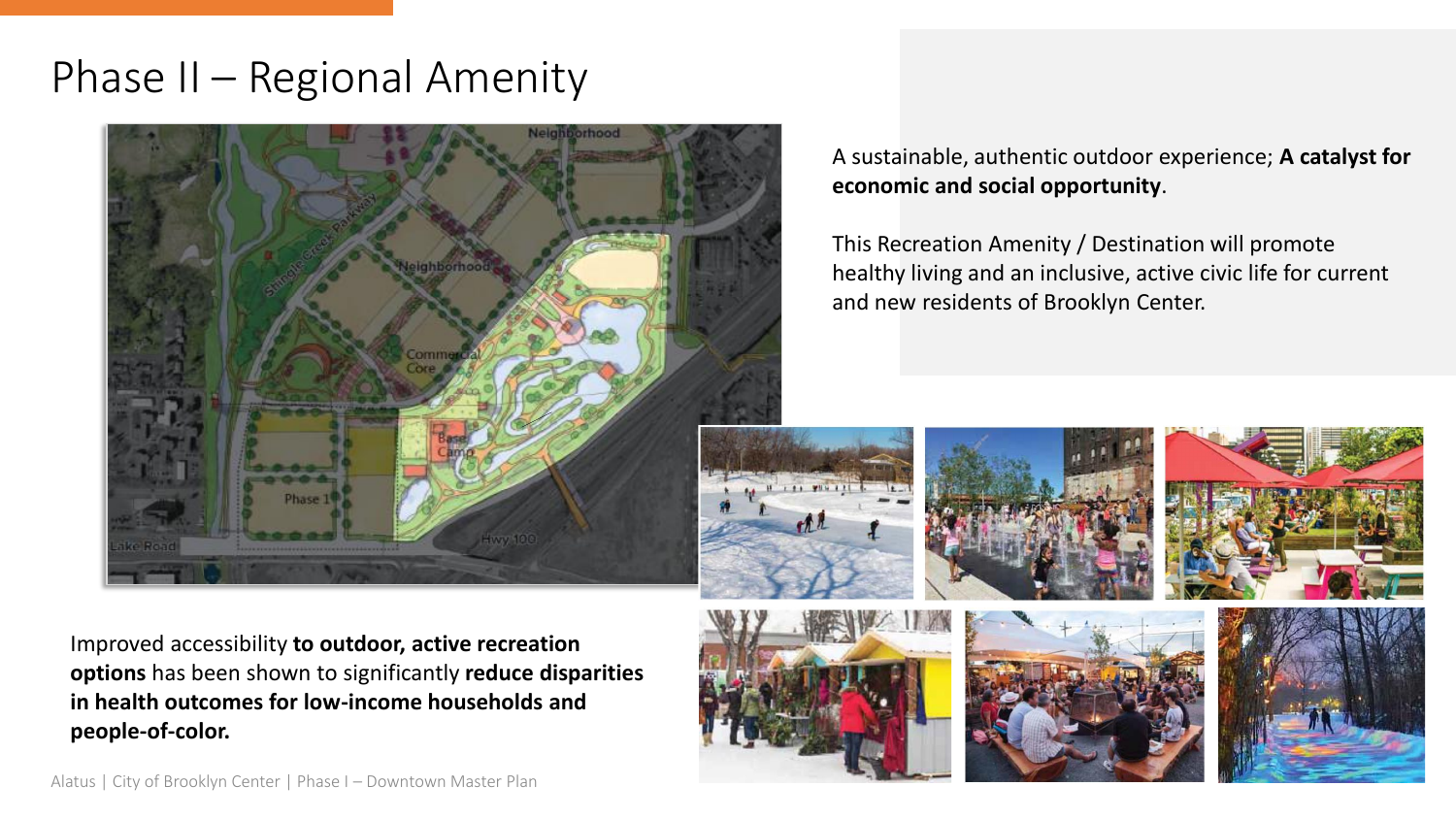# All-Season Programming

#### **Imagine a Vibrant, Central Space Where:**

- Paid adventure sports keep people active, entertained, and engaged year-round.\*
- An amphitheater provides free outdoor concerts several nights a week.
- An onsite restaurant and beer garden offers a place to gather and meet friends and family while taking in the sights and sounds.
- The entire space has the feel of an open public park. There are no gates or controlled access points.
- Bike trails and sidewalks meander through, connecting to nearby regional trail systems and neighborhoods.

*\*Programs for everyone from Olympic to Amateur Athletes, to Families and Students, to Leisurely Spectators:*

- White Water Rafting • Racing
- 
- Climbing Walls
- Kayaking / Surfing
- Swiftwater Rescue
- Bobsled • Ropes Courses
	- Ice-cross track
- Ice Climbing • Education/Training
- Farmers Markets
- Hockey/Skating Rinks

Alatus | City of Brooklyn Center | Phase I – Downtown Master Plan